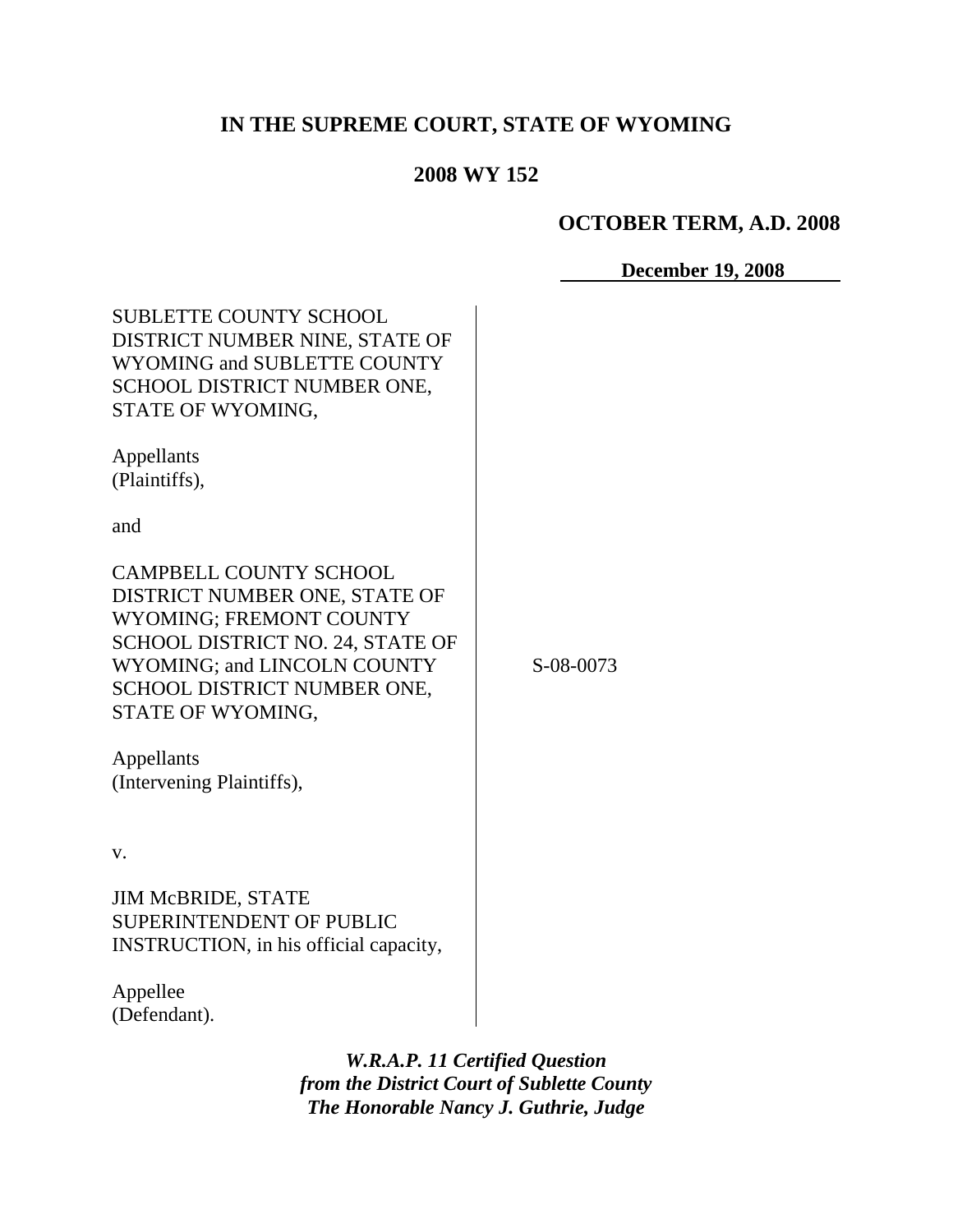#### *Representing Appellants:*

Mark W. Gifford and Kelley A. Anderson of Law Offices of Gifford & Brinkerhoff, Casper, Wyoming, for Appellant Sublette County School District Number One; Tracy J. Copenhaver of Copenhaver, Kath, Kitchen & Kolpitcke, LLC, Powell, Wyoming, for Appellant Sublette County School District Number Nine and Lincoln County School District Number One; Ford T. Bussart of Bussart, West & Tyler, P.C., Rock Springs, Wyoming, for Appellant Campbell County School District Number One; Joel M. Vincent of Vincent & Vincent, Riverton, Wyoming, for Appellant Fremont County School District No. 24. Argument by Messrs Bussart, Copenhaver and Gifford.

#### *Representing Appellee:*

Bruce A. Salzburg, Wyoming Attorney General; Michael R. O'Donnell, State's School Finance Counsel, Special Assistant Attorney General. Argument by Mr. O"Donnell.

**Before VOIGT, C.J., and GOLDEN, KITE, and BURKE JJ; DONNELL, D.J.**

**NOTICE: This opinion is subject to formal revision before publication in Pacific Reporter Third. Readers are requested to notify the Clerk of the Supreme Court, Supreme Court Building, Cheyenne, Wyoming 82002, of typographical or other formal errors so correction may be made before final publication in the permanent volume.**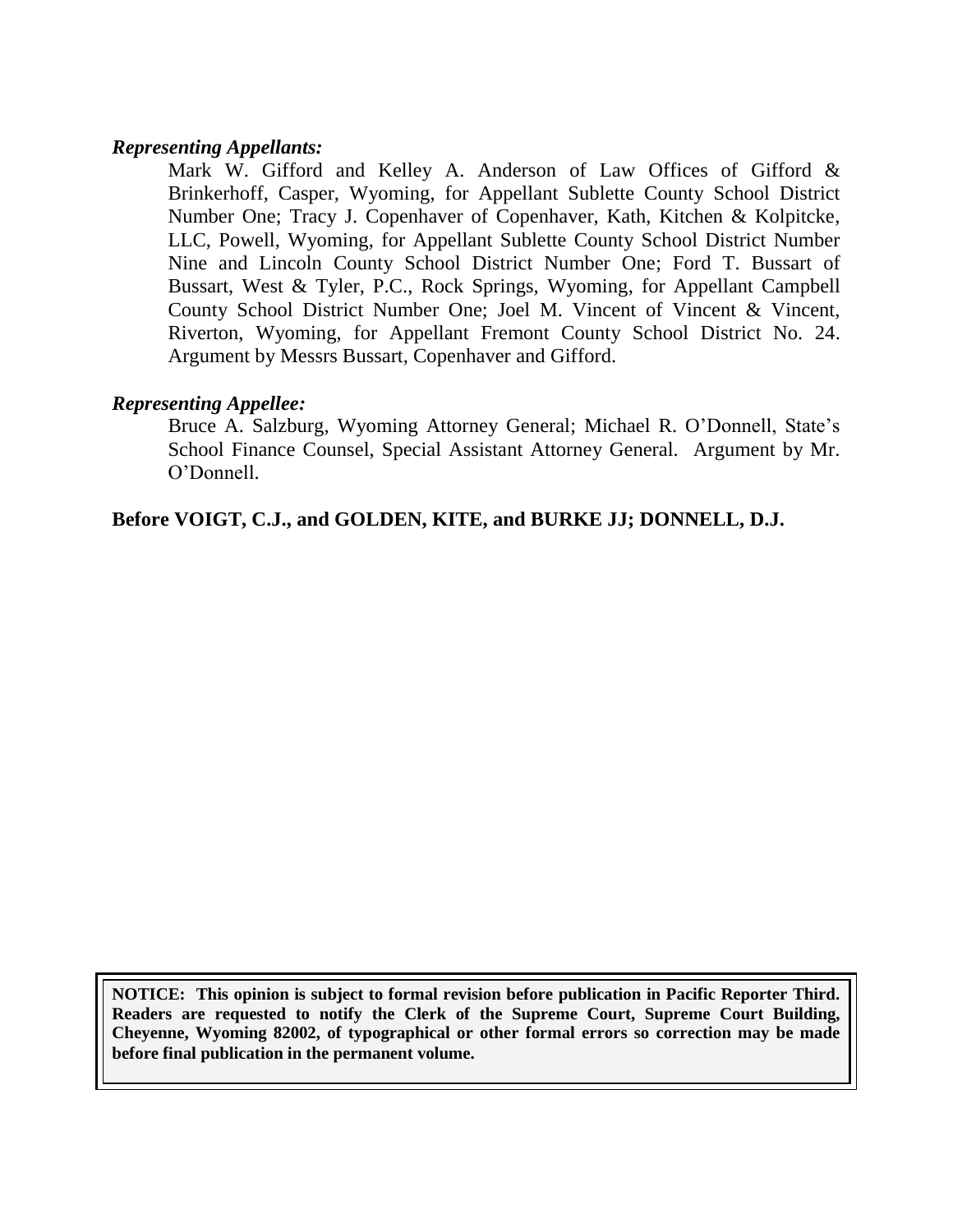### **DONNELL, DISTRICT JUDGE.**

[¶1] Appellants, five Wyoming school districts, filed a declaratory judgment action questioning the continued constitutionality of Wyo. Stat. Ann. § 21-13-102(c) (LexisNexis Supp. 2006), following an amendment to Wyoming Constitution, Article 15, Section 17 (the 2006 Amendment), passed during the 2006 General Election. More specifically, those districts seek a ruling that the 2006 Amendment authorized, but did not mandate, the Wyoming Legislature to repeal or amend § 21-13-102(c) (2006). The statute was not amended for a period of sixteen (16) months after the Amendment's effective date, and the districts argue that  $\S$  21-13-102(c) (2006) remained in effect during that time.

[ $\llbracket$ <sup>2</sup>] Depending upon the conclusion as to the constitutionality of § 21-13-102(c) (2006), the school districts also ask for a declaration that any change in the law caused by the implied repeal of  $\S 21-13-102(c)$  (2006) cannot be applied retroactively. They assert this retroactive application would be an unconstitutional *ex post facto* application of the law.

# **CERTIFIED QUESTIONS**

[¶3] At the request of the parties, the district court presented the following certified questions to this Court for consideration:

> 1. Is WYO. STAT. ANN. § 21-13-102(c) [(2006)] [constitutional] in light of the amendment to Article 15, Section 17 of the Wyoming Constitution?

> 2. Do ex post facto principles impact the Wyoming Department of Education"s (Department) calculation of rebated revenue if the districts have encumbered, obligated, or spent any of the funds sought by the Department?

### **RELEVANT FACTS AND PROCEDURAL HISTORY**

[¶4] In *Washakie County School District Number One v. Herschler*, 606 P.2d 310 (Wyo. 1980), this Court declared Wyoming"s local wealth-based scheme of educational financing unconstitutional. We determined that the financing system then in place failed to provide equal educational funding statewide in violation of the Wyoming Constitution, Article 1, Section 34, and Article 7, Section 1, requiring a "uniform system of public instruction." *Id.* at 340.

[¶5] In response, the electors of the State of Wyoming, at the General Election of 1982, then amended Wyoming Constitution, Article 15, Section 17 to provide: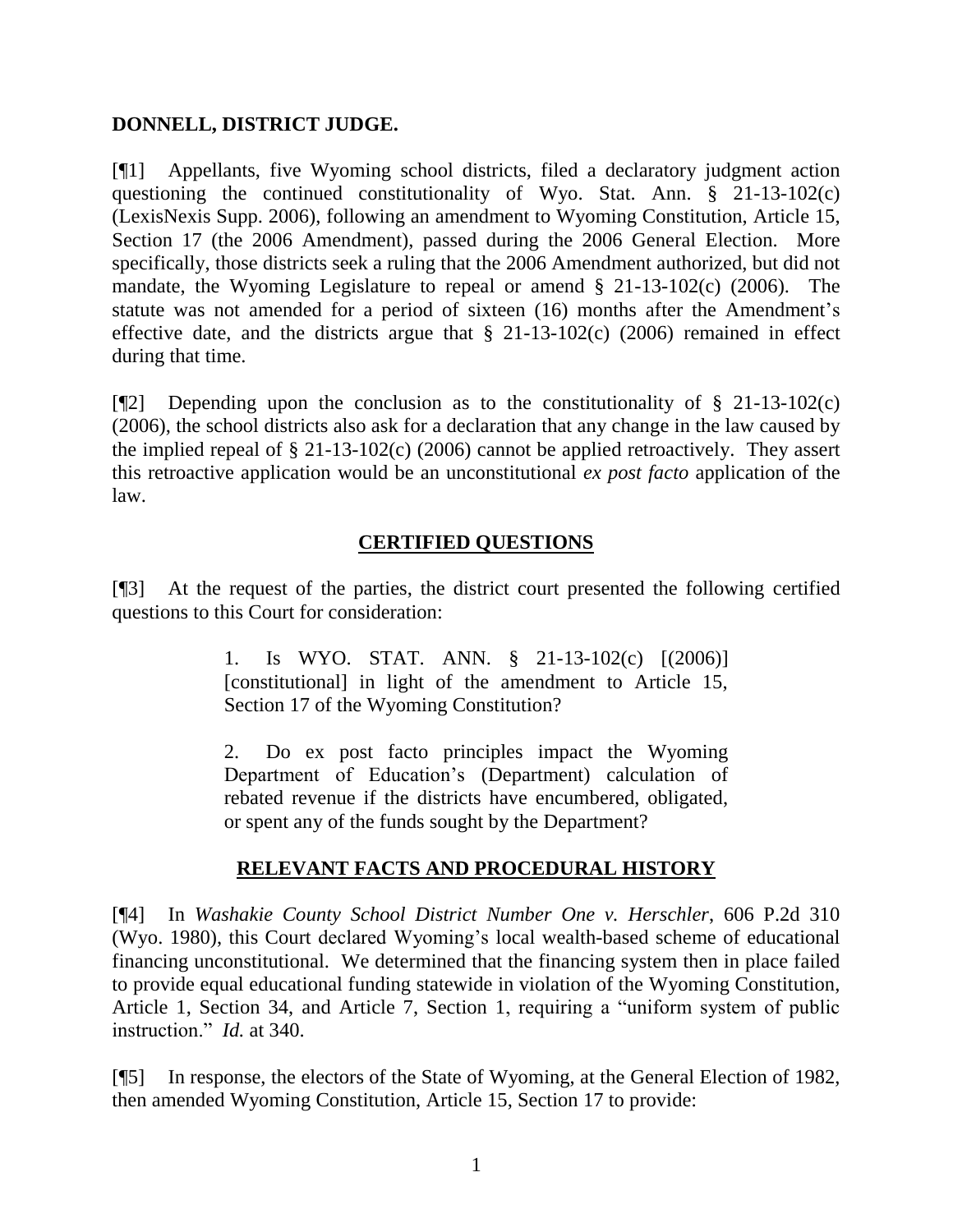There shall be levied each year in each county of the state a tax of not to exceed six mills on the dollar of the assessed valuation of the property in each county for the support and maintenance of the public schools. This tax shall be collected by the county treasurer and disbursed among the school districts within the county as the legislature shall provide. The legislature may authorize boards of trustees of school districts to levy a special tax on the property of the district. The legislature may also provide for the distribution among one or more school districts of **not more than threefourths of any revenue** from the special school district property tax in excess of a state average yield, which shall be calculated each year, per average daily membership.

Wyo. Const. art. 15, § 17 (Michie Cumm. Supp. 1983) (the 1982 Amendment) (emphasis added).

[¶6] Thereafter, in 1983, the Legislature enacted enabling legislation as follows:

The revenue to be rebated under subsection (b) of this section **shall not exceed seventy-five percent (75%) of the difference** between the revenue received by a school district from the mandatory levies per average daily membership provided by subsection (a) of this section and the statewide revenue per average daily membership from twenty-five (25) mills, multiplied by the average daily membership of the school district. Annually, on or before July 15, the department using average daily memberships and assessed valuations from the preceding fiscal year, shall compute maximum recapture under this subsection for each district and the final amount of recapture computed under subsection (b) of this section for the preceding fiscal year. If any district rebated more revenue to the state during the preceding fiscal year than the maximum computed, or than the amount to be rebated under subsection (b) of this section as computed using actual data from the preceding fiscal year, the department shall rebate the excess to the district. If any district rebated less revenue to the state during the preceding fiscal year than the amount to be rebated under subsection (b) of this section, as computed using actual date from the preceding fiscal year, the district shall rebate the difference to the state.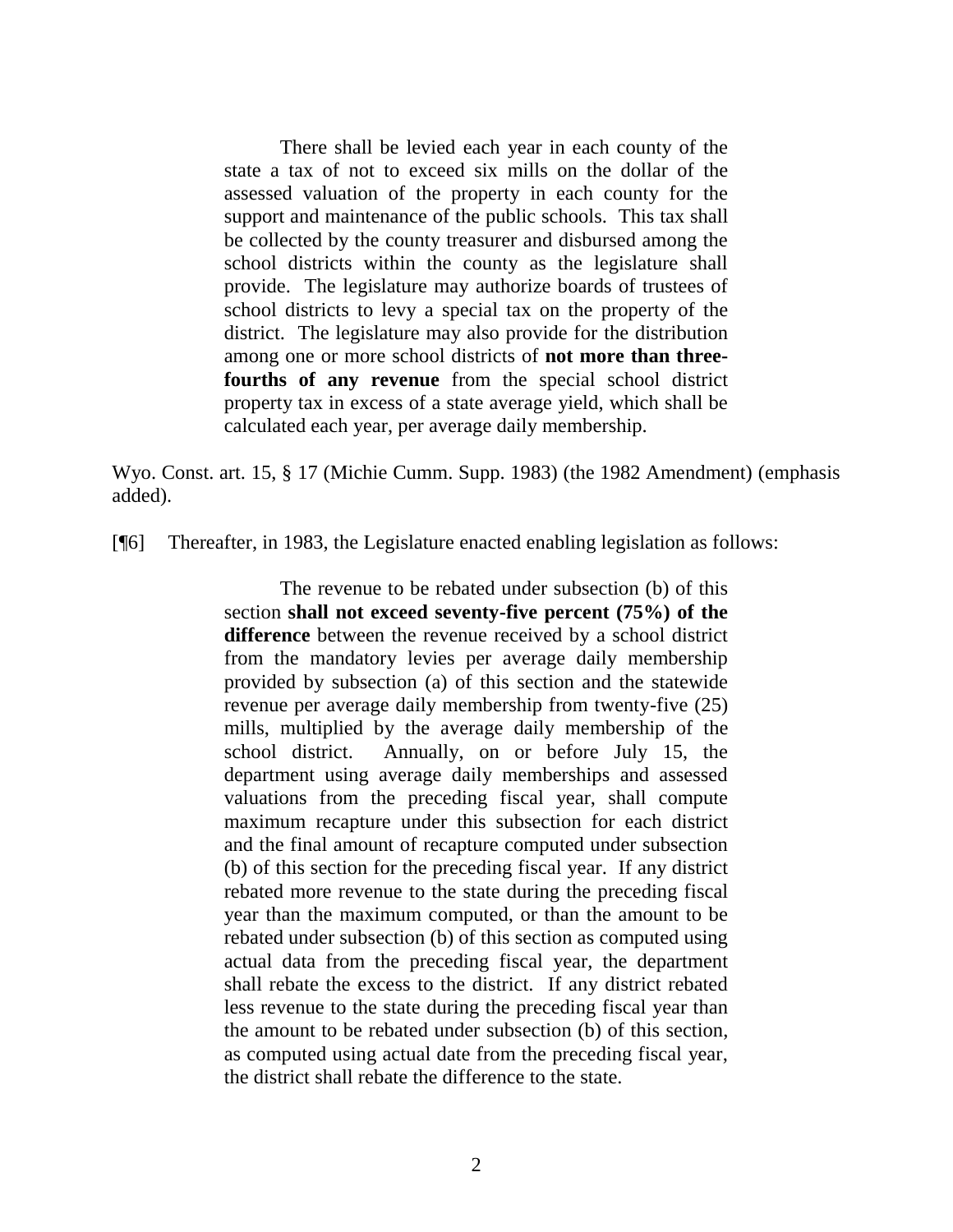Wyo. Stat. Ann. § 21-13-102(c) (Michie Cumm. Supp. 1984) (emphasis added). The purpose of this statute was to give effect to the 1982 Amendment. It is this statute that is at issue today.

[¶7] Essentially, the 1982 Amendment and § 21-13-102 (1983), as they existed in 1983, reduced the inequalities created by wide disparities in local property tax revenues. Instead, locally generated revenues were "rebated" to the State of Wyoming and deposited into the Wyoming Public School Foundation Program Account (foundation account), a state account, to be redistributed to all Wyoming school districts for the education of all of Wyoming"s school children. Wyo. Stat. Ann. § 21-13-102(b). The Department then determined the amount of funding to which each school district was entitled. Wyo. Stat. Ann. § 21-13-102(e). If the local revenue generated in the district was insufficient (e.g., less than the district's entitlement), then the Department would remit the difference between the local funding and the entitlement to the district from the foundation account.

[¶8] The unique aspect of the 1982 Amendment and the 1983 enabling legislation was that it limited the rebate amount to seventy-five percent of the difference between the designated local revenue sources and the statewide average of those same sources. This allowed some school districts to retain a portion of their locally generated revenues (the portion in excess of their entitlement that exceeded seventy-five percent of the statewide average of those revenues) and not remit them to the foundation account for redistribution to all school districts, a concept that came to be known as "recaptured rebate."

[¶9] Since 1982, in a series of opinions, this Court continued to hold that educational funding for Wyoming schoolchildren must be a function of state, not local, wealth. *Campbell County Sch. Dist. v. State*, 2008 WY 2, 181 P.3d 43 (Wyo. 2008) (*Campbell IV*); *State v. Campbell County Sch. Dist.*, 2001 WY 90, 32 P.3d 325 (Wyo. 2001) (*Campbell III*); *State v. Campbell County Sch. Dist.*, 2001 WY 19, 19 P.3d 518 (Wyo. 2001) (*Campbell II*); *Campbell County Sch. Dist. v. State*, 907 P.2d 1238 (Wyo. 1995) (*Campbell I*).

[¶10] In a continued effort to address this Court"s concerns about the ongoing unconstitutional nature of the then-existing school finance scheme, the Wyoming State Legislature passed Original Senate Joint Resolution No. 1 during the 2006 Budget Session. <http://legisweb.state.wy.us/2006/Enroll/SJ0001.pdf> (last visited December 17, 2008). This Joint Resolution proposed that an amendment to Wyoming Constitution, Article 15, Section 17 be placed before Wyoming voters in the 2006 General Election. The proposal passed the Legislature and, in 2006, the voters of Wyoming amended the Wyoming Constitution by eliminating the "not more than three-fourths" language from Article 15, Section 17. The 2006 Amendment resulted in the following constitutional provision: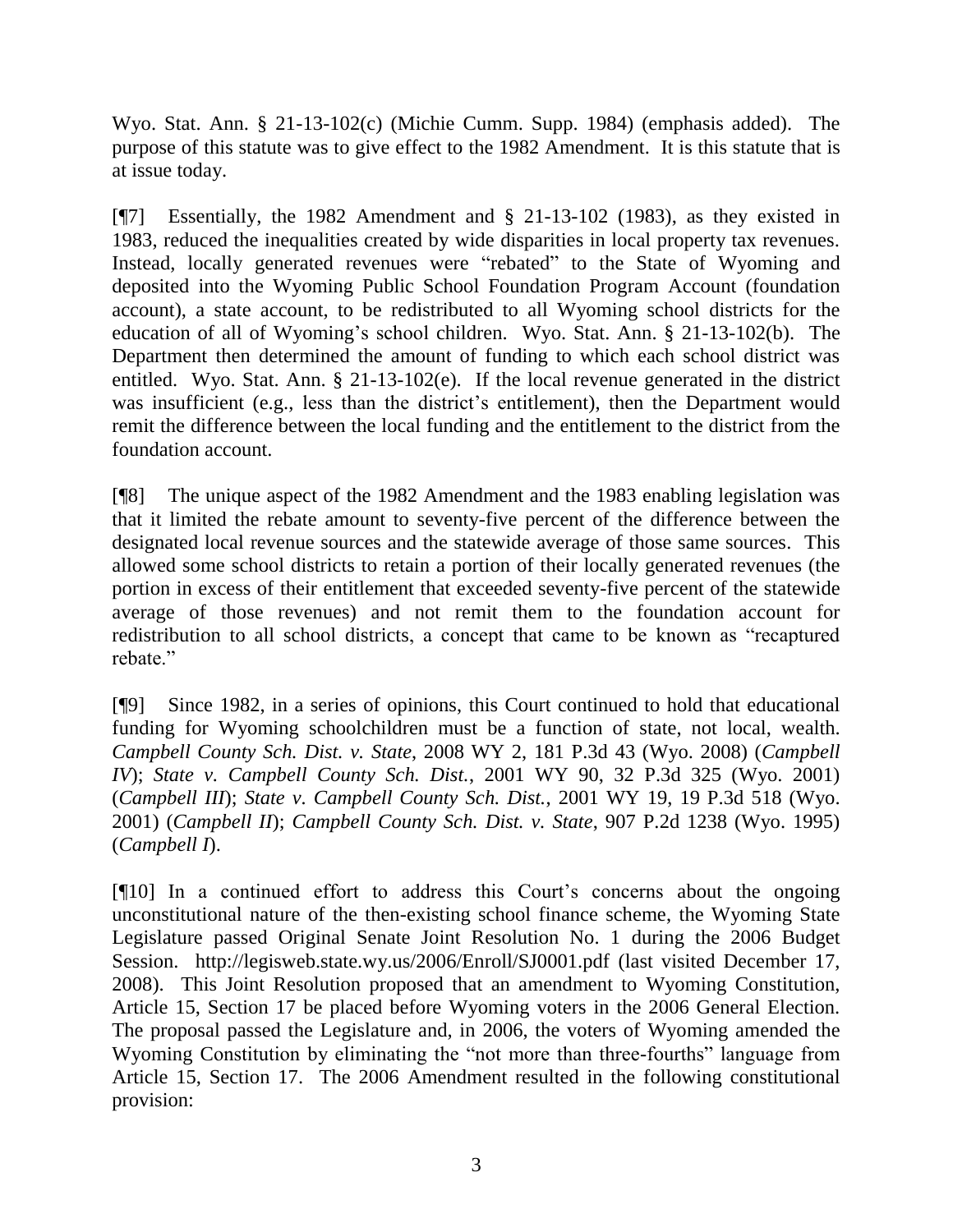There shall be levied each year in each county of the state a tax of not to exceed six mills on the dollar of the assessed valuation of the property in each county for the support and maintenance of the public schools. This tax shall be collected by the county treasurer and disbursed among the school districts within the county as the legislature shall provide. The legislature may authorize boards of trustees of school districts to levy a special tax on the property of the district. The legislature may also provide for the distribution among one (1) or more school districts of **any revenue** from the special school district property tax in excess of a state average yield, which shall be calculated each year, per average daily membership.

Wyo. Const. art. 15, § 17 (2007) (emphasis added). This 2006 Amendment was effective November 15, 2006. *Id*. at annot. "2006 amendment."

[¶11] Despite some anticipation that the 2006 Amendment would generate new enabling legislation or, at the very least, a change in the existing enabling legislation, as codified in § 21-13-102(c) (2006), the Fifty-Ninth Wyoming Legislature neither repealed nor amended § 21-13-102(c) (2006) during the 2007 Legislative Session. While the Legislature considered new enabling legislation, proposed as Senate File 0046,<sup>1</sup> that would have repealed § 21-13-102(c) (2006), the Legislature ultimately took no action on the matter. $2$ 

[¶12] In March 2007, the districts were notified by the Department of Education that it was demanding payment of a one hundred percent rebate after November 15, 2006. In essence, the Department interpreted the 2006 Amendment as necessarily repealing § 21- 13-102(c) (2006) and its seventy-five percent cap on the rebated amount. Accordingly, the Department directed the districts to pay the previous twenty-five percent "recaptured" difference for the 2006-2007 fiscal year into the foundation account. The districts objected, arguing, in some cases, that they already had expended those funds and were obligated to perform under preexisting contracts.

<sup>&</sup>lt;sup>1</sup> Senate File 0046, Section 2 reads: "W.S. 21-13-102(c) and 2006 Wyoming Session Laws, Chapter 37, Section 6(b) are repealed." http://legisweb.state.wy.us/2007/Engross/SF0046.pdf (visited December 17, 2008). The legislature also proposed enabling legislation to allow school districts to retain their recaptured rebate funds if payment of those funds would interfere with any contractual obligations entered into by the district as of January 1, 2007. For whatever reason, Senate File 0046 was not passed by the Legislature.

 $^2$  In 2008, the Wyoming Legislature repealed that part of Wyo. Stat. Ann. § 21-13-102 (2006) that described the application of the earlier version of Wyoming Constitution, Article 15, Section 17 and its seventy-five percent limitation. *See* 2008 Wyo. Sess. Laws Ch. 94, § 2. The result is that the issues presented to this Court affect only the 2006-2007 and 2007-2008 fiscal years for the school districts and the rebated funds at issue during those years.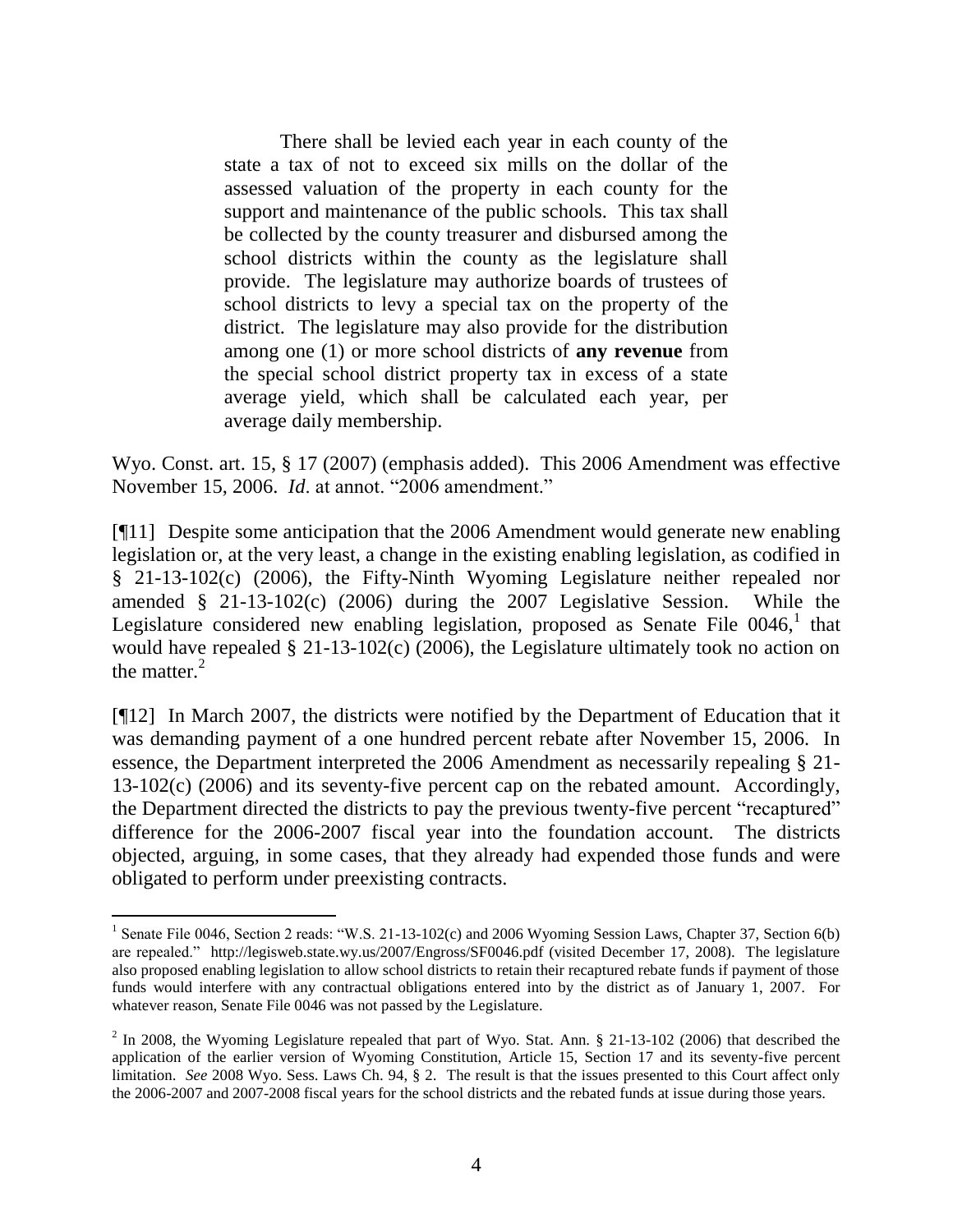[¶13] The impasse between the five Appellant school districts and the Department led to the filing of the present declaratory judgment action and, ultimately, to the certification of the questions now presented to this Court.

## **STANDARD OF REVIEW**

[¶14] Certified questions are reviewed pursuant to W.R.A.P. 11. *Pinnacle Bank v. Villa*, 2004 WY 150, 100 P.3d 1287, 1289 (Wyo. 2004). While traditional standards of review are only "tangentially" of service in cases involving certified questions, where a case seeks a determination on the constitutionality of a statute, it is a question of law to be reviewed *de novo*. *Muller v. Jackson Hole Mountain Resort*, 2006 WY 100, ¶ 9, 139 P.3d 1162, 1165 (Wyo. 2006); *Reiter v. State*, 2001 WY 116, ¶ 7, 36 P.3d 586, 589 (Wyo. 2001).

# **ANALYSIS**

# **I. POST-AMENDMENT STATUS OF WYO. STAT. ANN. § 21-13-102(c) (2006)**

[¶15] Although the parties phrase their certified question in terms of "constitutionality," the issue that first must be determined is whether the 2006 Amendment impliedly repealed Wyo. Stat. Ann. § 21-13-102(c) (2006). If § 21-13-102(c) was impliedly repealed by the adoption of the Amendment, then the districts may well be required to rebate to the Department one hundred percent of the difference between their local funding revenues and the statewide average revenue for the 2006-2007 and 2007-2008 fiscal years,<sup>3</sup> as opposed to the historical amount of seventy-five percent. If § 21-13-102(c) (2006) was not impliedly repealed, then the five school districts are obligated only to rebate the traditional seventy-five percent rebate for those two years and may retain the remaining twenty-five percent, which roughly translates into a collective dispute over \$97,550,113.36.

[¶16] As a general rule, a statute in effect at the time of a constitutional amendment is not affected unless the amendment expressly abrogates the pre-existing rights contained in the statute or unless the amendment is clearly and irreconcilably in conflict with the statute. *See* 16 Am. Jur. 2d *Constitutional Law* § 48 (1998). Here, the parties agree that there is no express abrogation of Wyo. Stat. Ann. § 21-13-102(c) (2006). This Court, then, must decide if there is an obvious, clear, and strong conflict between the 2006

<sup>&</sup>lt;sup>3</sup> More specifically, the one hundred percent rebate amount would apply only to that portion of the 2006-2007 fiscal year from November 15, 2006, the effective date of the Amendment, until June 20, 2007. Thereafter, for the 2007- 2008 fiscal year, the Department seeks a one hundred percent rebate for the entire year. Because the Wyoming Legislature repealed Wyo. Stat. Ann. § 21-13-102(c) (2006) in 2008, the issue is resolved for the 2008-2009 fiscal year and every year thereafter. *See* 2008 Wyo. Sess. Laws Ch. 94, § 2.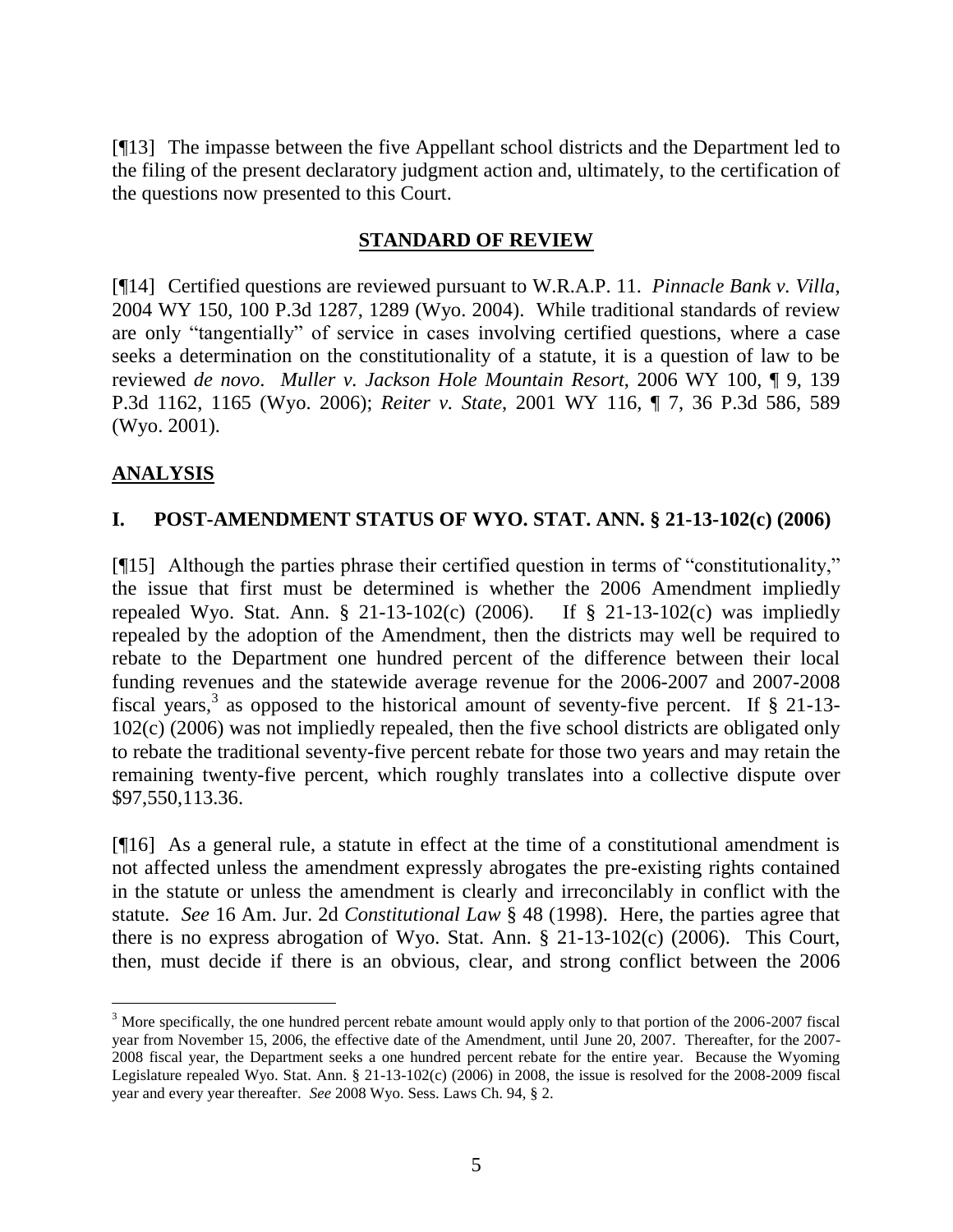Amendment and § 21-13-102(c) in effect at that time. *See* 16 Am. Jur. 2d *Constitutional Law* § 49 (1998). If the provisions of § 21-13-102(c) (2006) are inconsistent with, or repugnant to, the provision of Wyoming Constitution Article 15, Section 17 (2006) such that the statutory provisions are rendered obnoxious or ineffective, then the statute must be deemed impliedly repealed. *Id.; Mathewson v. City of Cheyenne*, 2003 WY 10, ¶ 11, 61 P.3d 1229, 1233 (Wyo. 2003); *Shumway v. Worthey*, 2001 WY 130, ¶ 15, 37 P.3d 361, 367 (Wyo. 2001); *Parker v. Energy Dev. Co.*, 691 P.2d 981, 986 (Wyo. 1984); *Johnson v. Safeway Stores, Inc.*, 568 P.2d 908, 912 (Wyo. 1977).

[¶17] As in any case addressing statutory interpretation, this Court follows the wellestablished principles of statutory construction:

> Our rules of statutory construction are well known and we will not repeat them at length. *See Pagel v. Franscell,* 2002 WY 169, ¶ 9, 57 P.3d 1226, 1230 (Wyo. 2002) (*quoting Wyoming Community College Com'n v. Casper Community College Dist.,* 2001 WY 86, ¶¶ 16-18, 31 P.3d 1242, 1249 (Wyo. 2001)). We will, however, note a few particularly pertinent rules of construction. **Our primary concern is legislative intent, which intent must be ascertained from the words of the statute**. *Id.* **Construction is unnecessary where statutory language is unambiguous.** *Id.* **The intent of an unambiguous statute is determined from the ordinary and obvious meaning of the words used**. *In re Wilson,* 2003 WY 105, ¶ 6, 75 P.3d 669, 672 (Wyo. 2003) (*quoting Wyoming Dept. of Transp. v. Haglund,* 982 P.2d 699, 701 (Wyo. 1999)). ""When the words are clear and unambiguous, a court risks an impermissible substitution of its own views, or those of others, for the intent of the legislature if any effort is made to interpret or construe statutes on any basis other than the language invoked by the legislature."" *Pagel,* 2002 WY 169, ¶ 9, 57 P.3d at 1230 (*quoting Wyoming Community College Com'n,* 2001 WY 86, ¶ 16, 31 P.3d at 1249)). ""A statute is clear and unambiguous if its wording is such that reasonable persons are able to agree on its meaning with consistency and predictability."" *Pagel,* 2002 WY 169, ¶ 9, 57 P.3d at 1230 (*quoting Wyoming Community College Com'n,* 2001 WY 86, ¶ 17, 31 P.3d at 1249)).

*In re Walsh*, 2004 WY 96, ¶ 3, 96 P.3d 1, 2 (Wyo. 2004) (emphasis added). *See also Mgmt. Council of the Wyo. Legislature v. Geringer*, 953 P.2d 839, 843 (Wyo. 1998).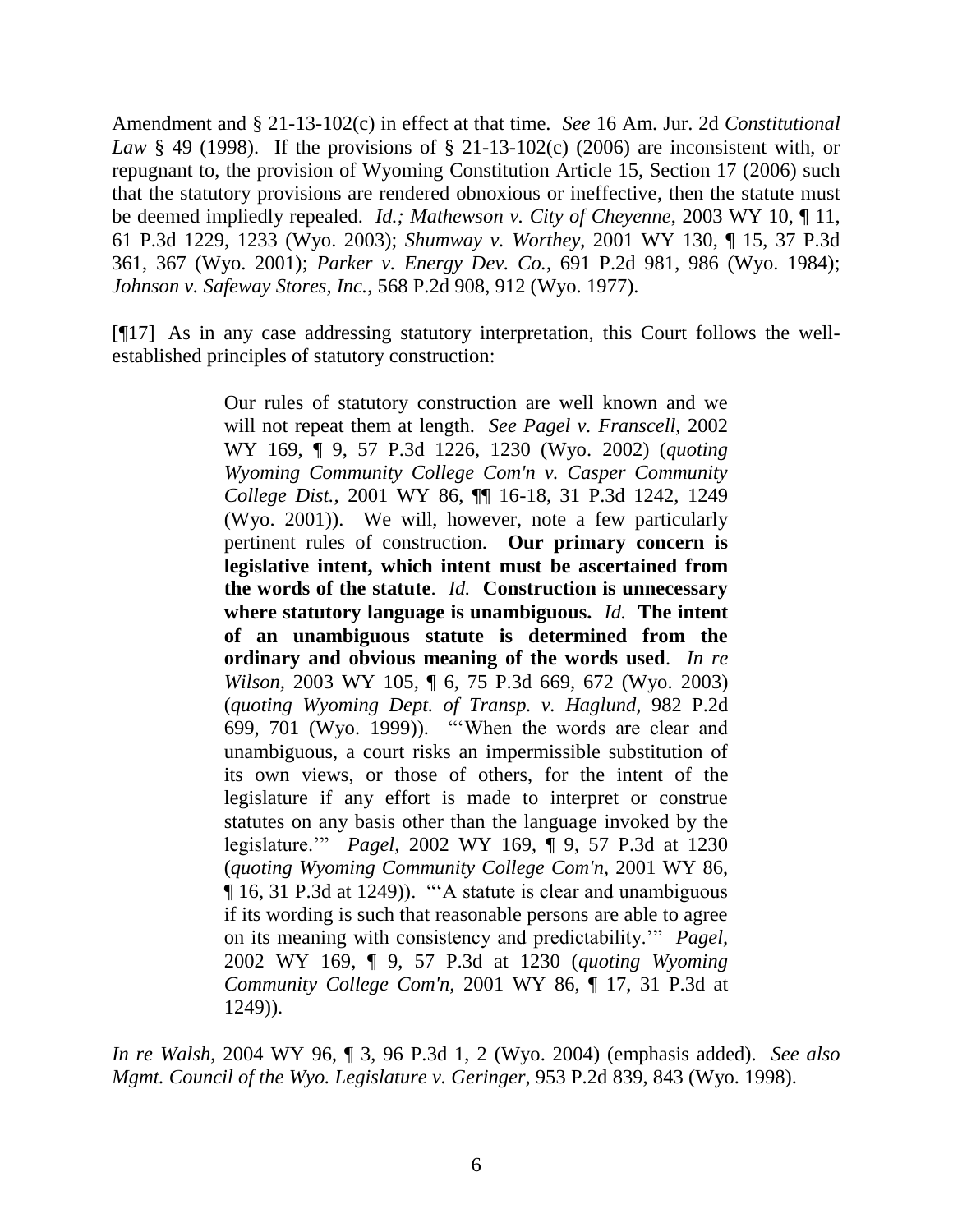[¶18] The 2006 Amendment provides, in pertinent part: "The legislature **may also provide** for the distribution **among one (1) or more school districts** of **any revenue** from the special school district property tax in excess of a state average yield[.]" Wyo. Const., art. 15, § 17 (2007) (emphasis added). Despite the way the proposed 2006 Amendment may have been postured to the Wyoming voters in 2006,<sup>4</sup> this plain and unambiguous language permits the Wyoming Legislature to retain discretion in determining the distribution and amount of excess revenue to be rebated from the school districts to the State. Further, as the Department concedes, the rebate portion of the Amendment is not self-executing; it requires enabling legislation to be given effect in that the Amendment authorizes, but does not mandate, that the Legislature act.

[¶19] Reading the language of the Amendment that permits the Wyoming Legislature to redistribute *any* special school district property tax funds among *one or more* school districts, this Court is at a loss to find an inherent or irreconcilable conflict between the 2006 Amendment and  $\S$  21-13-102(c) (2006) as it existed at the time in which the Legislature chose to redistribute seventy-five percent of those tax funds. That legislative determination falls squarely within the parameters of the 2006 Amendment; Wyo. Stat. Ann. § 21-13-102(c) (2006) is consistent with the language found in Wyoming Constitution Article 15, Section 17 (2006).

[¶20] In advocating this conclusion, Appellants point to the fact that the Wyoming Legislature, in its 2007 Legislative Session, debated Senate File 0046, but failed to pass, proposed changes to  $\S$  21-13-102(c) (2006). On the other hand, in disputing this conclusion, the Department relies upon Wyoming Constitution Article 7, Sections 1 and 9, and Article 1, Section 34, which, when read together, establish education as a fundamental interest in Wyoming. When these constitutional provisions are interpreted in light of this Court"s previous school finance decisions that mandate that the Wyoming Legislature provide an "equal opportunity for a quality education" for all Wyoming school children, *see Campbell I*, 907 P.2d at 1263, and the ballot language presented to Wyoming voters at the time of the 2006 General Election, a fair argument may be made

<sup>&</sup>lt;sup>4</sup> The ballot language for the 2006 Amendment read:

The Wyoming Supreme Court has held that school funding must be equalized among all school districts in the state.

The adoption of this amendment would repeal the current limitation on the amount of property tax revenues that may be redistributed by the state through the School Foundation Program Account from school districts with greater property tax revenues to other school districts in the state.

The ballot language can be found at the Elections tab of the Wyoming Secretary of State"s home page [http://soswy.state.wy.us](http://soswy.state.wy.us/) (visited December 17, 2008). The clear implication of this language is that the Amendment served to eliminate the seventy-five percent ceiling on the rebate amount so as to "equalize" school funding, which then would require wealthier school districts to rebate one hundred percent of their excesses into the foundation account.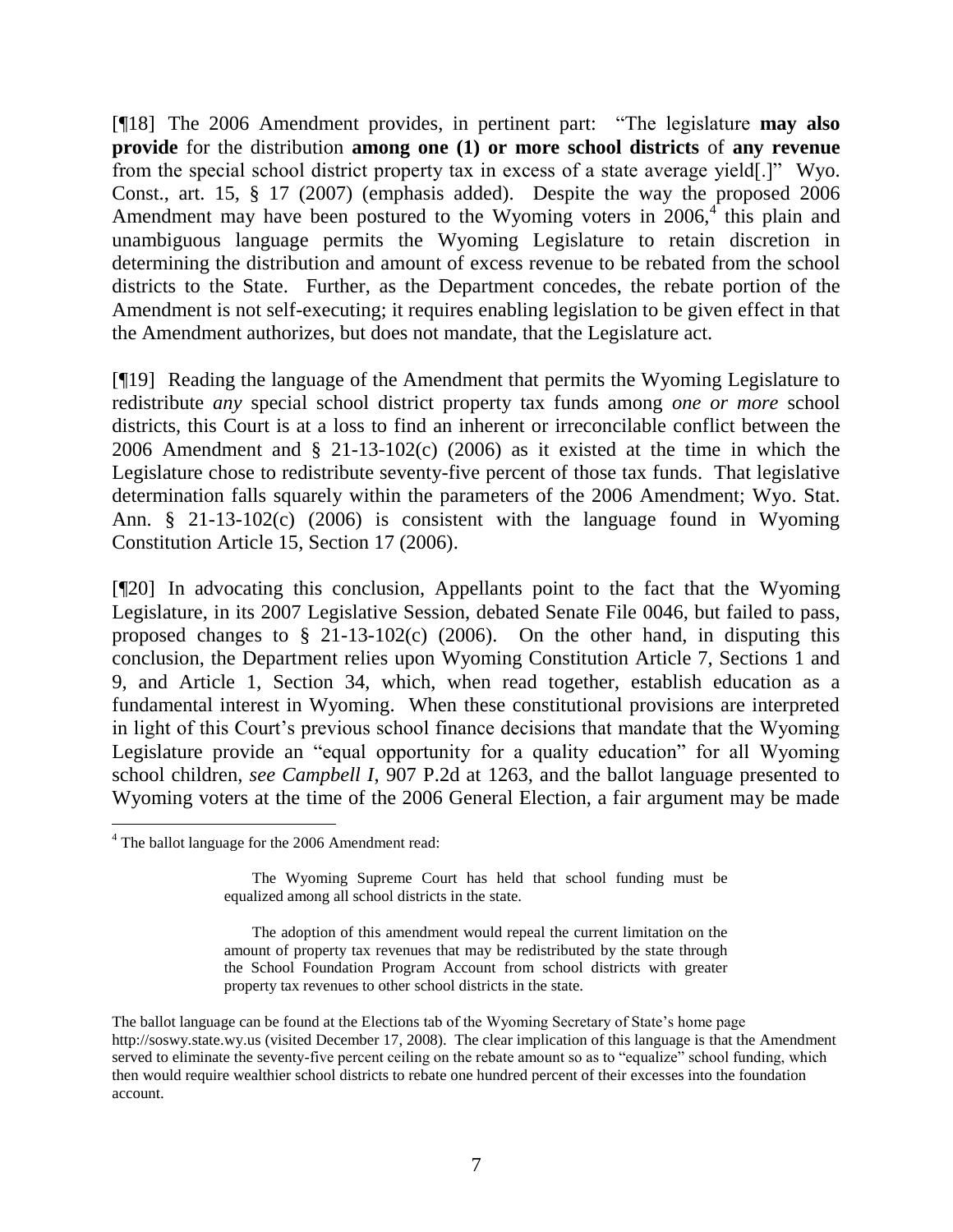that the 2006 Amendment must be construed so as to prohibit the Wyoming Legislature from distributing funds for education in a wealth-based manner (e.g. with a rebate amount of anything less than one hundred percent).

[¶21] While this Court is cognizant of the Department"s policy concerns, the fact remains that we cannot stray beyond the "four corners" of the plain and unambiguous language contained in the 2006 Amendment. *In re Walsh*, ¶ 3, 96 P.3d at 2; *Geringer*, 953 P.2d at 843. Where, as here, the provisions of the pre-existing statute are not inconsistent with the subsequent constitutional amendment, there is simply no basis by which to declare the statute impliedly repealed.<sup>5</sup>

[¶22] While the Department argues that this Court must give effect to the premise that "an amendment means change was intended," *Cantrell v. Sweetwater County School District No. 2*, 2006 WY 57, ¶ 11, 133 P.3d 983, 987 (Wyo. 2006) (citation omitted), this Court"s conclusions do just that: The Court presumes that the 2006 Amendment intended to remove the seventy-five percent cap on rebates paid by the school districts to the foundation account; what it did not do, without further legislation, was require that the

(a) By adopting this act, the legislature clarifies application of the 2006 amendment to Article 15, Section 17 of the Wyoming Constitution, as adopted by the Wyoming electorate, certified by the state canvassing board and proclaimed adopted by the governor in accordance with W.S. 22-20-108. **It is the understanding and intent of the legislature that at the time the 2006 amendment to Wyoming Constitution, Article 15, Section 17 was certified and proclaimed adopted, W.S. 21-13-102(c), 2006 Wyoming Session Laws, Chapter 37, Section 6(b) and the provision within W.S. 21-13-313(g) repealed by section 1 of this act were all superseded and effectively repealed by such adoption**.

(b) **By adopting this act, the legislature further intends to clarify that sections 1 and 2 of this act apply to school district revenues for school year 2006-2007 and each school year thereafter**. Revenues which would have been subject to W.S. 21-13-102(c) but for adoption of the amendment to Article 15, Section 17 of the Wyoming Constitution as specified under subsection (a) of this section are not and were not available for school district budgeting and were not subject to provisions under W.S. 16-4-101 through 16-4-124 and 21-3-  $110(a)(vi)$  pertaining to school district budgeting procedures. ...

2008 Wyo. Sess. L. Ch. 94 §§2-3 (emphasis added).

 $<sup>5</sup>$  It is worth noting that the Department relies upon Senate File 54, enacted during the 2008 Legislative Session as</sup> support for its position. That legislation, which repealed Wyo. Stat. Ann. § 21-13-102(c) (2006), also provided the following commentary:

However, statutory interpretation is a matter for the judiciary, not the legislature. "A subsequent Legislature has no authority to place a legislative construction upon an existing legislative act: If it was intended solely as a legislative construction of a previously existing statute, then it is of no effect whatever." *See Protest of the 1990-1991 Budget of Vo-Tech #22 v. Metro Area Voc.-Tech. Sch. Dist. No. 22*, 848 P.2d 30, 33 (Okla. Civ. App. 1992). That being said, the 2008 Wyoming Legislature had no ability to make after-the-fact statements of legislative intent that run contrary to the clear and unambiguous language of the 2006 Amendment.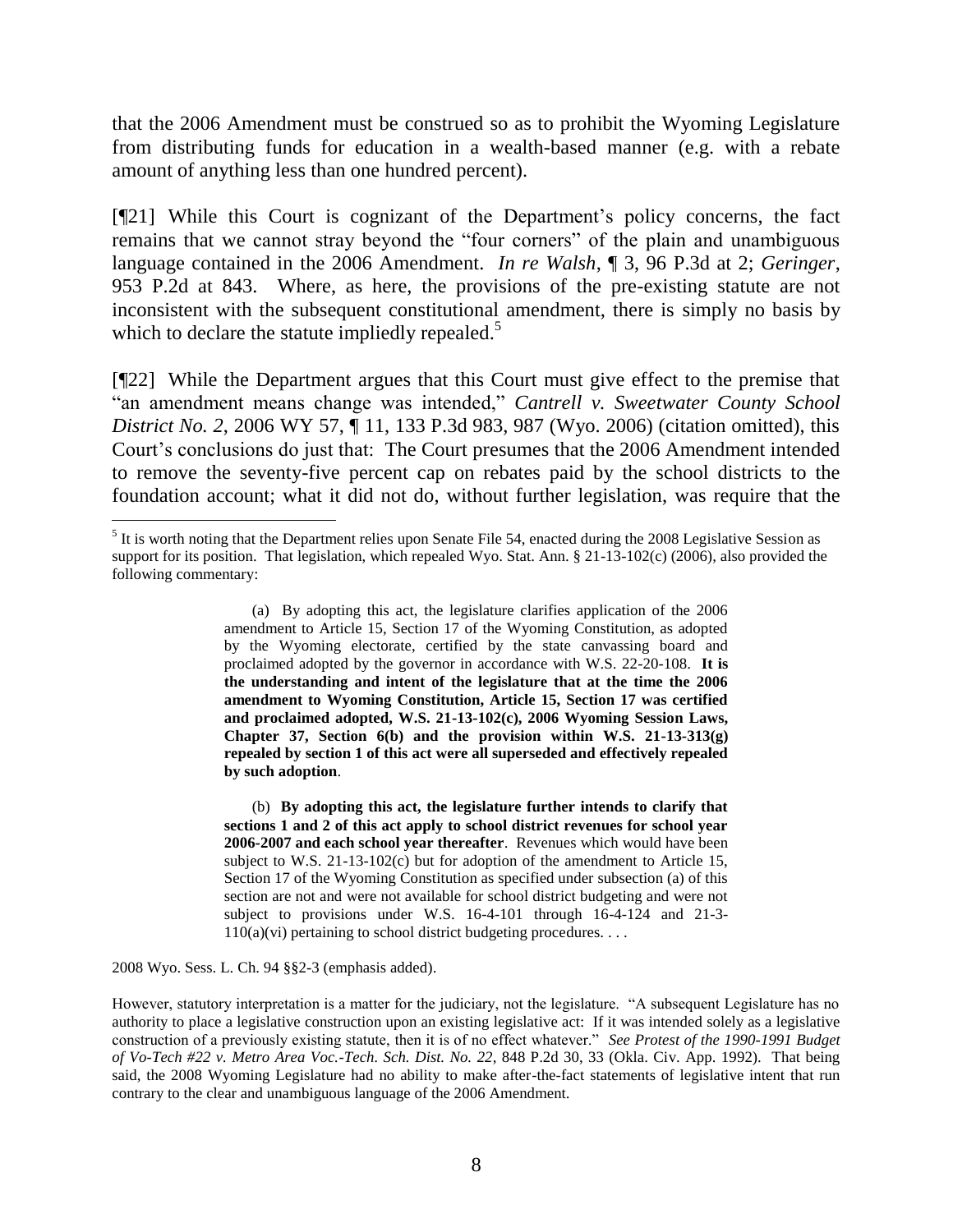amount be changed to one hundred percent. Quite simply, Wyo. Stat. Ann. § 21-13- 102(c) (2006) remained effective and in effect after the 2006 Amendment until the Legislature expressly repealed the statute in 2008.

[ $[923]$ ] Having argued that § 21-13-102(c) (2006) was not impliedly repealed by the 2006 Amendment, and perhaps with an eye toward the flexible nature of the current Wyoming Constitution, Article 15, Section 17, the five Appellant school districts also would have this Court go one step further in declaring that § 21-13-102(c) (2006) did not create unconstitutional, wealth-based disparities in the amount of education funding distributed by the State, even with the seventy-five percent cap. The districts argue that unconstitutional inequality is related solely to funding levels that primarily or predominantly depend upon local wealth, as opposed to funding levels that simply permit educational enhancements based on local wealth. For this proposition, *see Campbell II*, 2001 WY 19, ¶ 120, 19 P.3d at 557. They hint that this Court historically approved of the seventy-five percent limit on the rebate, thereby equally approving of the potential twenty-five percent rebate recapture.

[¶24] In previous decisions, this Court commented on the nature of the seventy-five percent rebate limit in the context of the educational funding system as a whole, specifically noting the ability of certain districts to make use of some local funds to provide for improvements and enhancements. *See, e.g., Campbell IV*, 2008 WY 2, ¶ 128, 181 P.3d at 82 (upholding a school district"s right to provide local enhancements with money raised locally or through property taxes not subject to recapture); *Campbell III*, 2001 WY 90, ¶ 27, 32 P.3d at 331 (acknowledging a school district"s right to rely upon some local funding); *Campbell II*, 2001 WY 19, ¶ 126, 19 P.3d at 560 (referring to the ability of districts to build world-class facilities funded by property taxes not subject to recapture under the constitutional provision). However, in making these comments, largely *dicta*, this Court never directly considered the constitutionality of the seventy-five percent rebate limit. The remarks were, at most, a neutral observation of the fact that, under the previous legislation, excess rebate funds could be recaptured by the school districts as a possible source of funding for local enhancements. Appellants should not read these previous comments as holdings that the seventy-five percent rebate limit, in and of itself, was constitutional; that determination has not yet been made. Indeed, that question has never been squarely presented to us.

[¶25] Insofar as any current request that this Court make a finding that the previous version of Wyoming Constitution, Article 15, Section 17 and its implementing statute, Wyo. Stat. Ann. § 21-13-102(c) (2006), were constitutional or that they did not create unconstitutional disparities in the amount of education funding distributed by the State to

the various school districts, this Court has not, at this time, been presented with sufficient evidence to make any determination of the sort. We decline the districts' invitation to do so now.